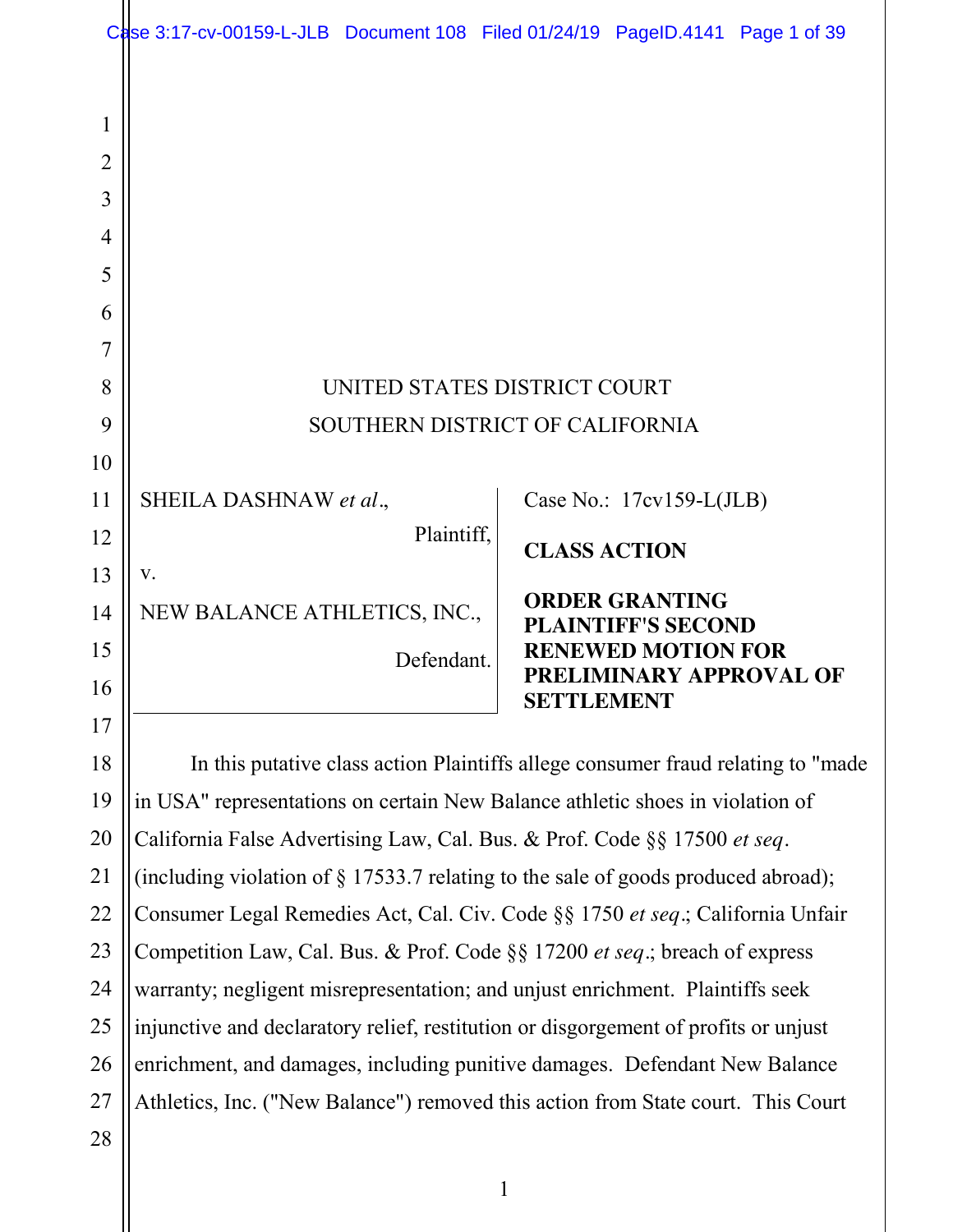has subject matter jurisdiction under the Class Action Fairness Act, 28 U.S.C. §  $1332(d)$ .

After an investigation, formal discovery, extensive motion briefing, including a motion for class certification and *Daubert* challenges to Plaintiffs' experts, the parties reached settlement in private mediation. Plaintiffs filed a motion for preliminary class action settlement approval. (Docs. no. 99, 103.) The motion was denied because Plaintiffs did not meet the requirements of Federal Rule of Civil Procedure 23. (Docs. no. 101, 105.) Pending before the Court is Plaintiffs' second amended motion seeking preliminary approval of the Amended Settlement Agreement signed December 7, 2018, which together with attached exhibits, sets forth the terms and conditions of the class settlement as currently proposed. (Doc. no. 106-1 ("Motion") and doc. no. 106-3 ("Settlement"), respectively.) Plaintiffs also seek class action certification for settlement purposes and approval of the proposed notice of class action settlement. Defendant does not oppose.

Having read and considered the Motion, including supporting declarations, exhibits and the Settlement, the Court finds and orders as follows:

1. The Court certifies for settlement purposes a Class comprised of:

All persons who purchased any and all "Made in USA" Shoes from New Balance and/or its Authorized Retailers in California from December 27, 2012 up to and including January , 2019 ("Class") Period"). "'Made in USA' Shoes" means the New Balance's "Made in USA" labeled shoes purchased as new by Class Members during the Class Period, in California listed below:

| <b>ELIGIBLE NEW BALANCE SHOE MODELS</b> |             |  |
|-----------------------------------------|-------------|--|
| 601                                     | ML996       |  |
| M1140                                   | ML997       |  |
| M <sub>1290</sub>                       | MR1105      |  |
| M1300                                   | MR993       |  |
| M <sub>1400</sub>                       | MW812       |  |
| M <sub>1540</sub>                       | <b>PM15</b> |  |
| M1700                                   | PM16        |  |
| M2040                                   | US574       |  |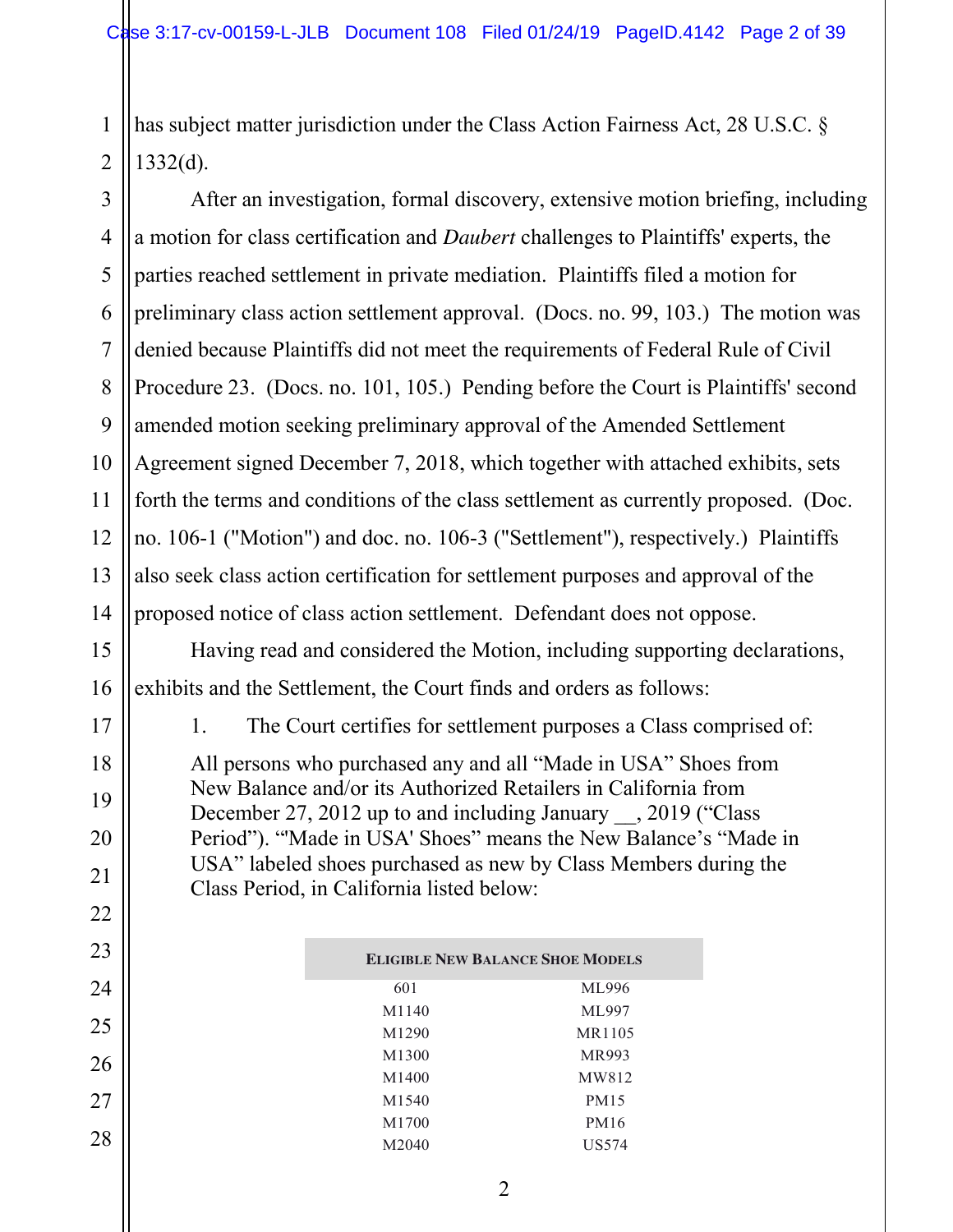1

2

3

4

5

6

7

8

9

10

11

12

13

14

15

16

17

21

| <b>ELIGIBLE NEW BALANCE SHOE MODELS</b> |                   |  |
|-----------------------------------------|-------------------|--|
| M3040                                   | US576             |  |
| M498                                    | <b>US990</b>      |  |
| M574                                    | US993             |  |
| M <sub>585</sub>                        | <b>US998</b>      |  |
| M587                                    | W <sub>1140</sub> |  |
| M770                                    | W <sub>1290</sub> |  |
| M990                                    | W1400             |  |
| M991                                    | W <sub>1540</sub> |  |
| M995                                    | W3040             |  |
| M996                                    | W498              |  |
| M997                                    | W <sub>587</sub>  |  |
| M9975                                   | W990              |  |
| M998                                    | W998              |  |
| MK706                                   | WK706             |  |
| ML1300                                  | WR993             |  |
| ML1978                                  | WW812             |  |

Excluded from the Class are: (a) New Balance's board members and employees, including its attorneys; (b) any persons who purchased the "Made in USA" Shoes for the purposes of resale (c) distributors or resellers of "Made in USA" Shoes; (d) the judge and magistrate judge and their immediate families presiding over this action; (e) governmental entities; and (f) persons or entities who or which exclude themselves from the Class as provided in the notice.

18 19 20 22 23 24 25 26 27 28 2. This action meets the class certification requirements of Federal Rule of Civil Procedure 23(a) and (b)(3). *Amchem Prods., Inc. v. Windsor*, 521 U.S. 591, 620 (1997); *see also id*. at 620-27. The Class is sufficiently numerous. The parties estimate that at least several hundred thousand of individuals fit the definition of the Class. As alleged in the operative first amended complaint, all of Plaintiffs' claims are premised on the contention that the label on "Made in USA" Shoes misled the consumers to believe that the shoes were American-made, when a significant part of the materials and labor were derived from abroad. Furthermore, Plaintiffs claim that as a result of this allegedly false advertising, Defendant was able to overcharge California consumers for the shoes and induce purchases that otherwise would not have been made. At least with respect to the statutory consumer protection claims,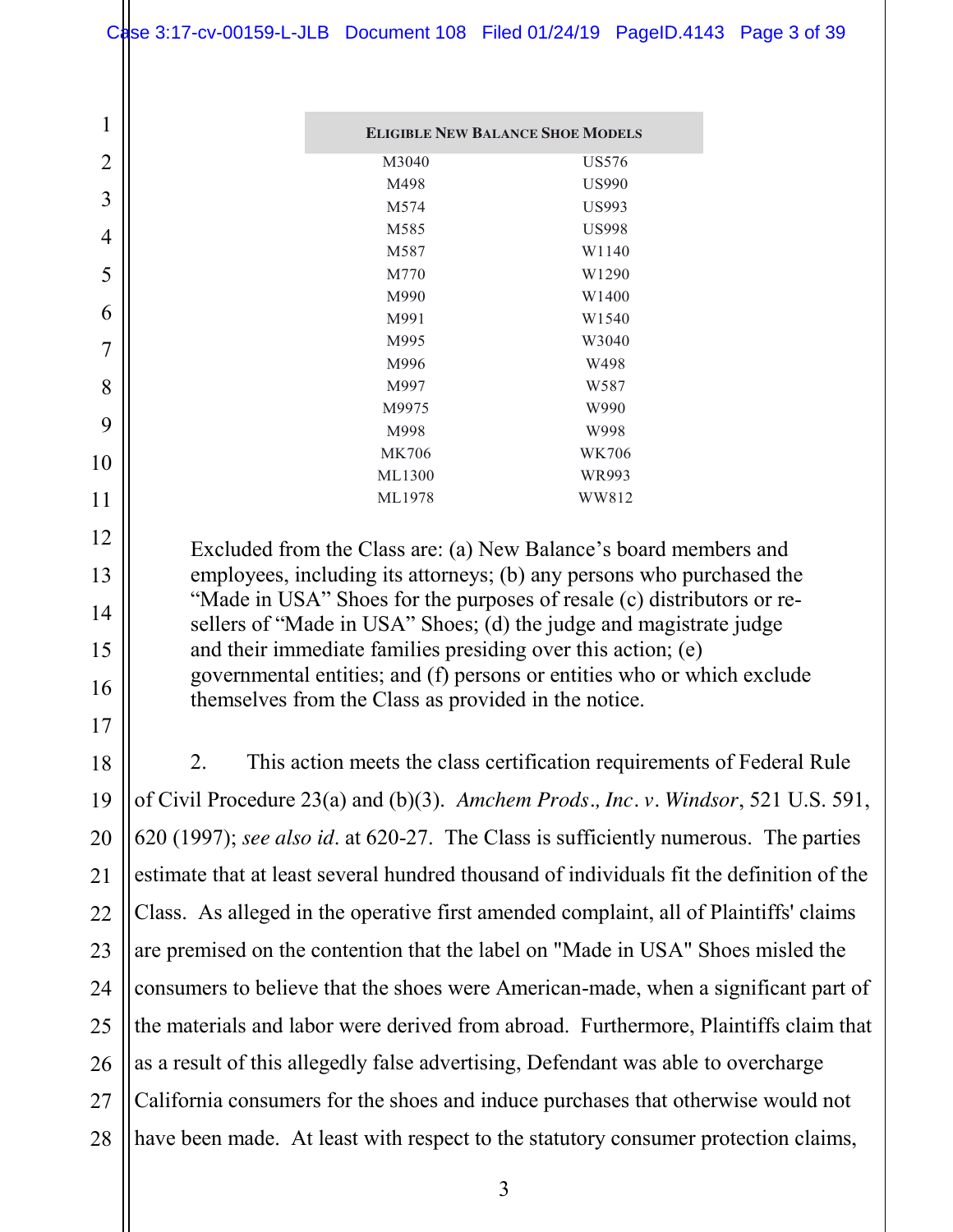1 2 3 4 5 6 7 8 9 10 11 12 Plaintiffs are not required to prove individual reliance, so long as the alleged misrepresentation would mislead a reasonable consumer. *See Williams v. Gerber Prods Co.*, 553 F.3d 934, 938 (9th Cir. 2008) (am. Dec. 22, 2008); *see also Chapman v. Skype, Inc.*, 220 Cal. App. 4th 217, 230 (2013). In this regard, "it is necessary only to show that members of the public are likely to be deceived." *In re Tobacco II Cases*, 46 Cal.4th 298, 312 (2009) (internal quotation marks, brackets, ellipsis and citation omitted). Accordingly, the legal and factual issues are sufficiently uniform to meet the commonality and predominance requirements. Based on the allegations regarding products purchased, Plaintiffs' claims are typical of the Class. Plaintiffs and their counsel have demonstrated they can adequately represent the absent Class members. Finally, the Court finds that maintenance of this action as a class action is superior to individual litigation.

13 14 15 16 17 3. Plaintiffs Sheila Dashnaw, William Meier, and Sheryl Jones are appointed as representatives for the conditionally certified Class. Jason H. Kim of Scheneider Wallace Cottrell Konecky Wotkyns LLP and Aubry Wand of The Wand Law Firm, P.C., are appointed as counsel for the conditionally certified settlement Class ("Class Counsel") pursuant to Federal Rule of Civil Procedure 23(g).

18 19 20 21 22 23 4. Class Counsel is conditionally authorized to act on behalf of the Class members with respect to the acts or consents under the Settlement. Any member of the Class may enter an appearance through counsel of his or her own choosing and at his or her own expense. Any member of the Class who does not enter an appearance through counsel or appear on his or her own behalf will be represented by Class Counsel.

24 25 26 5. The Settlement provides for injunctive and monetary relief. The injunctive relief requires Defendant to more accurately disclose the domestic content of its shoes. The monetary relief portion of the Settlement provides for a fund of

27 28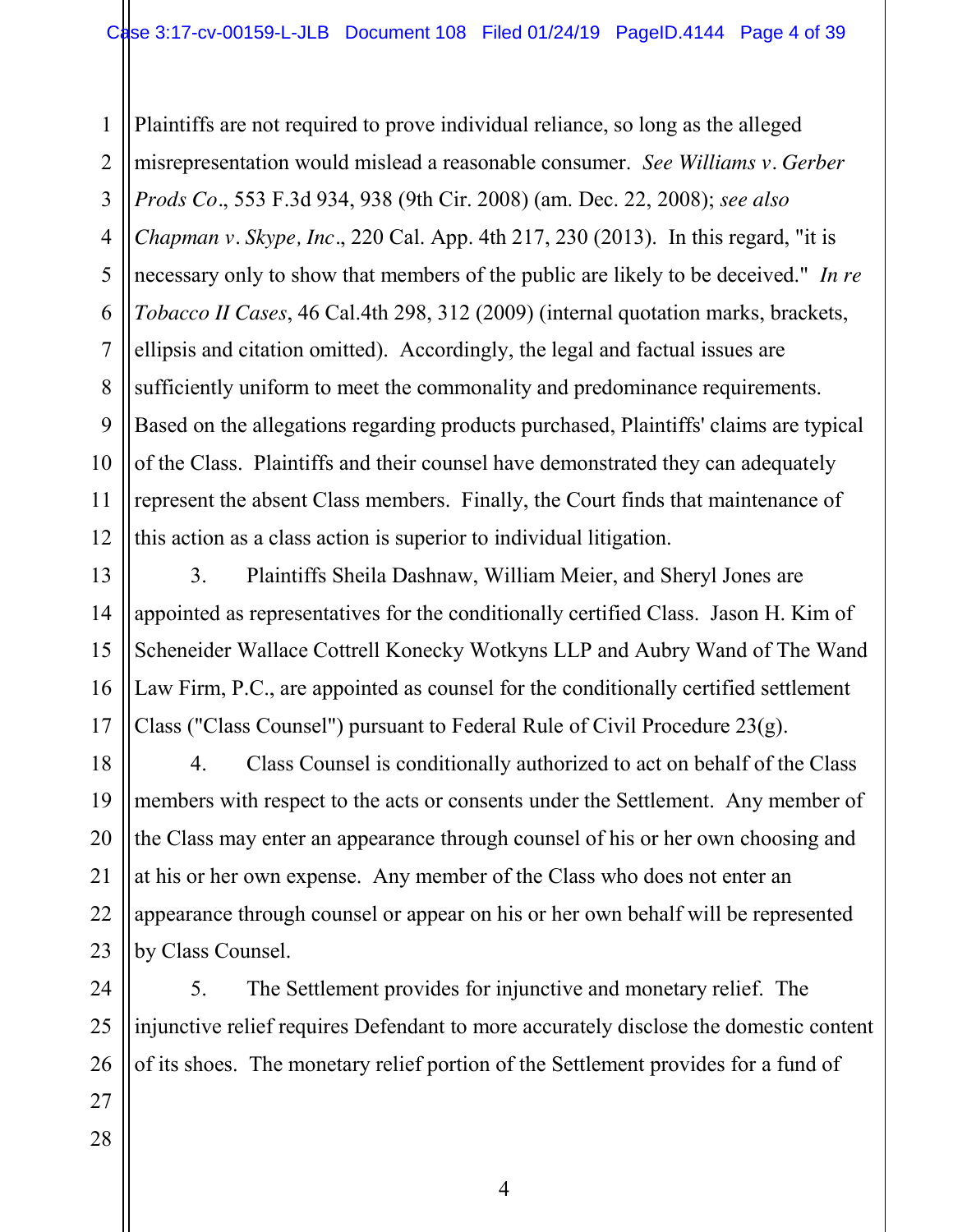1 2 3 4 5 6 7 8 9 10 11 12 13 14 15 16 17 18 19 20 21 approximately \$535,000 for payment of claims.<sup>1</sup> Each Class member can recover a maximum of \$10 per qualifying pair of shoes, up to \$50 for 5 or more pairs or \$100 per household. In the event funds remain after all valid claims are paid, or any claim payment checks remain uncashed, the remainder will be distributed in equal parts to the Public Justice Foundation and Consumer Federation of California as *cy pres* recipients. On the other hand, if valid claims exceed the fund, the claim payments will be reduced pro rata. The \$10 per pair of shoes represents Plaintiffs' maximum recovery based on their experts' opinion, if they prevail on their theory that Defendant charged a \$10 premium based on the allegedly inaccurate "Made in USA" representation. In addition to disputing liability altogether, Defendant countered with its own expert opinions to dispute the \$10 premium. In order to receive \$10 per pair of shoes, approximately 5% of the Class members would have to submit valid claims. A more common, albeit "very low," claim rate is between 10 and 15%. *See Briseno v. ConAgra Foods, Inc.,* 844 F.3d 1121, 1131 (9th Cir. 2017). If 10 to 15% of Class members submit valid claims, they will recover between \$3.62 and \$5.43 per pair. When balanced against the cost and uncertainty associated with further litigation, the Court finds that the terms of the Settlement are within the range of possible approval as fair, reasonable and adequate under Federal Rule of Civil Procedure 23(e), and that there is a sufficient basis for notifying the Class of the Settlement. Accordingly, the Court grants preliminary approval of the Settlement.

22 23 24 6. The parties shall cooperate and comply with all of their respective obligations under the Settlement to the extent they must be performed pending final settlement approval.

25 26

 $\overline{a}$ 

<sup>27</sup> 28 Defendant will pay \$750,000 from which an estimated \$200,000 is to be paid to the Settlement Administrator, and \$15,000 for enhancement payments to Plaintiffs, subject to Court approval. In addition to the \$750,000, Defendant will pay up to \$650,000 to Class Counsel for fees and costs, subject to Court approval.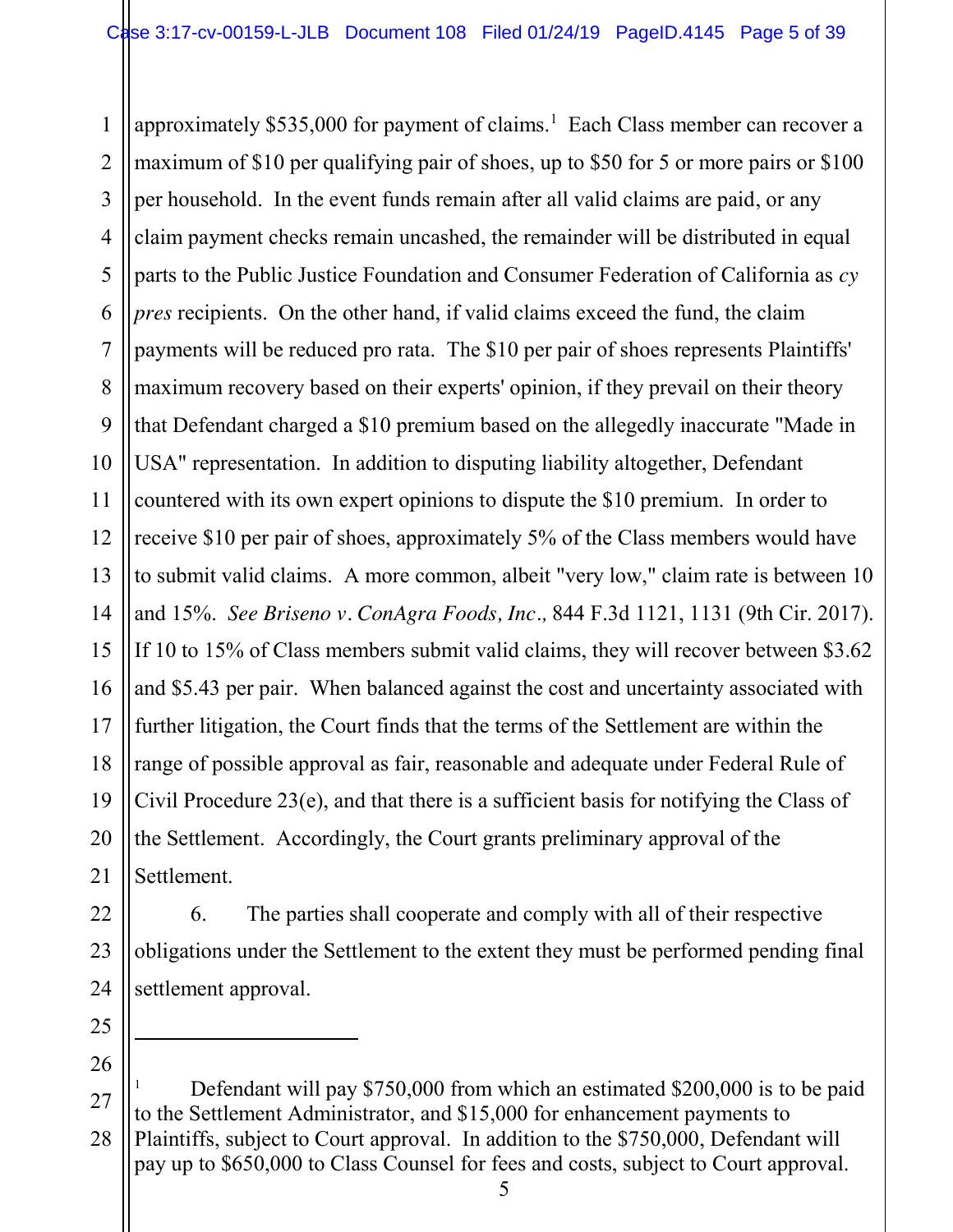1 2 3 7. Heffler Claims Group is appointed as Settlement Administrator. The Settlement Administrator shall comply with its duties as set forth in the Settlement and this Order.

8. The Court approves the long form and the summary notice attached to the Settlement as Exhibits 2 and 7, respectively (doc. no. 106-3 at 47-68 and 99-  $102<sup>2</sup>$  (collectively "Notice")) with the changes indicated in Exhibits A and B to this Order, which are incorporated herein by reference. Deletions are indicated by strikethroughs, and additions are indicated in bold italicized font. Please note that Paragraphs 11 and 12 of the long form notice have been reversed. The parties must review the table of contents and all date and page references in the Notice to assure accuracy after revisions.

12 13 14 15 16 17 18 19 20 21 22 23 24 9. Plaintiffs propose to disseminate the long form notice by direct email to the Class members whose addresses are known, issuing a press release to a California wire service, publishing the summary notice in the Los Angeles Times in print and online, advertising the Settlement online on the websites most likely to be frequented by the Class, including Facebook and Instagram, establishing a settlement website where the Class members can access the long form notice, and establishing a 24-hour toll free interactive voice response telephone line. (*See* Decl. of Jeanne C. Finegan (doc. no. 106-14 ("Finegan Decl.")) at 10-15; Settlement ¶ IV.B.1.) The Court finds the foregoing notice program adequate, provided that (a) the website provides access to the complaint and amended complaint, all orders of this Court relating to settlement approval, Plaintiffs' pending motion with all supporting documents and exhibits, the Notice, and, at the time of filing with the Court, any motion for attorney's fees and costs of Class Counsel and enhancement

25 26

 $\ddot{\phantom{a}}$ 

4

5

6

7

8

9

10

<sup>27</sup> 28 <sup>2</sup> Page numbers are assigned by the Electronic Filing System. The long form notice includes Appendices A through C (Release and Waiver of Claims, Claim Form and Exclusion Form).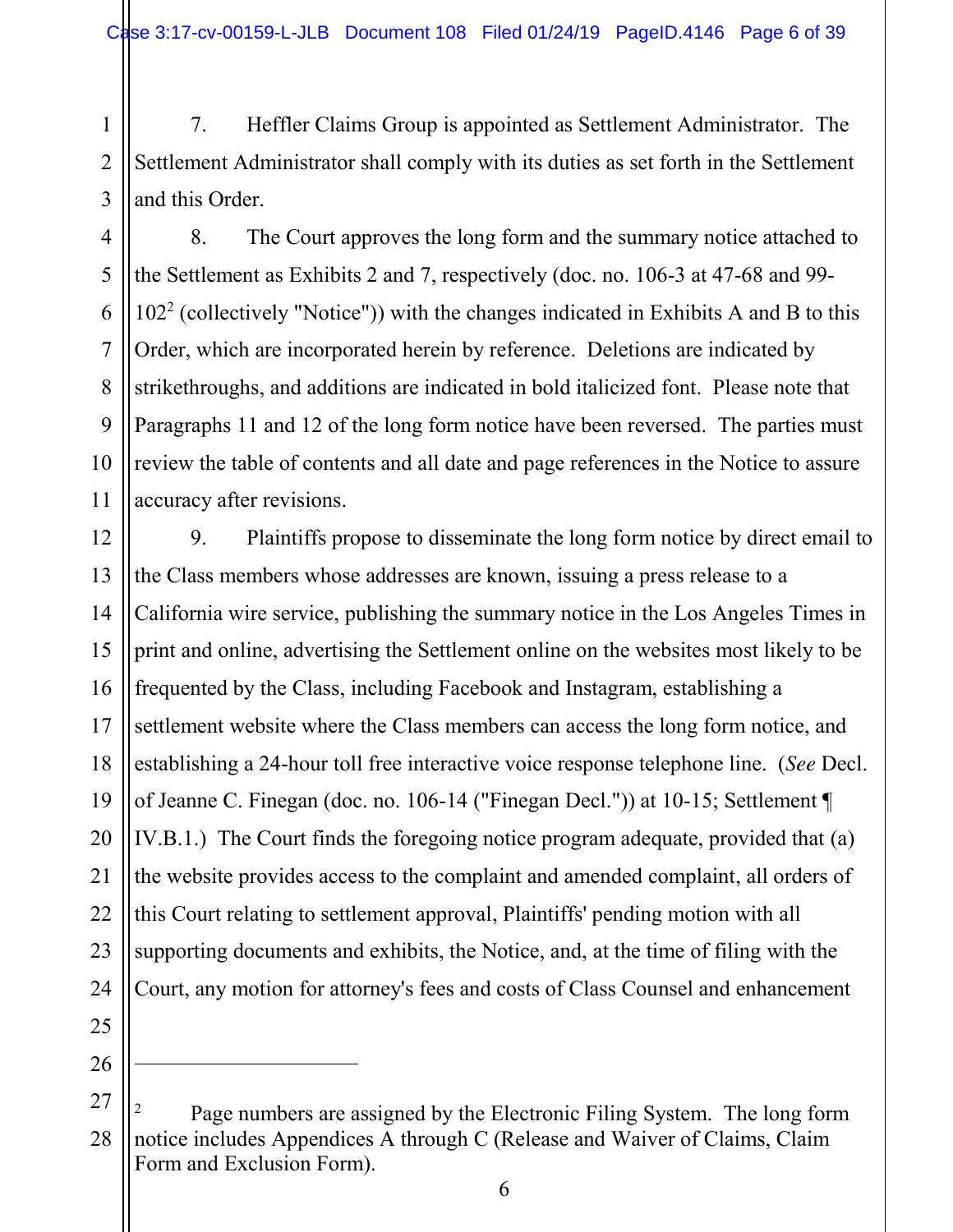1 2 3 4 5 6 7 8 payments to Plaintiffs, as well as any motion for final settlement approval with all supporting documents and exhibits; and (2) the telephone line allows putative Class members ultimately to reach a live person, or provide information on how to reach a live person, to answer questions. With these conditions, the proposed manner of distribution and form of the notice are approved. The notice satisfies due process requirements and requirements of Federal Rule of Civil Procedure 23(c)(2) and (e)(1), is the best notice practicable under the circumstances, and shall constitute due and sufficient notice to the Class.

10. No later than **February 13, 2019**, Class Counsel shall file a motion, if any, for attorney's fees and costs of Class Counsel and enhancement payments to Plaintiffs.

11. No later than **May 6, 2019**, the Class members shall submit their claims or requests for exclusion, if any, by following instructions in the long form notice.

12. Any Class member who chooses to be excluded will not be entitled to any monetary recovery under the Settlement, will not be bound by the Settlement, and will have no right to object to the Settlement or appeal the judgment, if any.

17 18 19 20 21 22 23 24 25 26 27 13. If the Settlement is ultimately approved, any Class members who did not choose to be excluded shall be bound by the Settlement, as well as all subsequent orders and judgment in this action. As provided in Paragraph 16 of the long form notice (Ex. A hereto), they will release certain claims as fully stated in the Release and Waiver of Claims ("Released Claims"). In addition, they shall be preliminarily enjoined pending final approval of the Settlement from filing, commencing, prosecuting, maintaining, intervening in, participating in, conducting, or continuing litigation as class members, putative class members, or otherwise against New Balance (or against any of its related parties or affiliates), and/or from receiving any benefits from, any lawsuit, administrative, or regulatory proceeding or order in any jurisdiction asserting any Released Claims.

28

9

10

11

12

13

14

15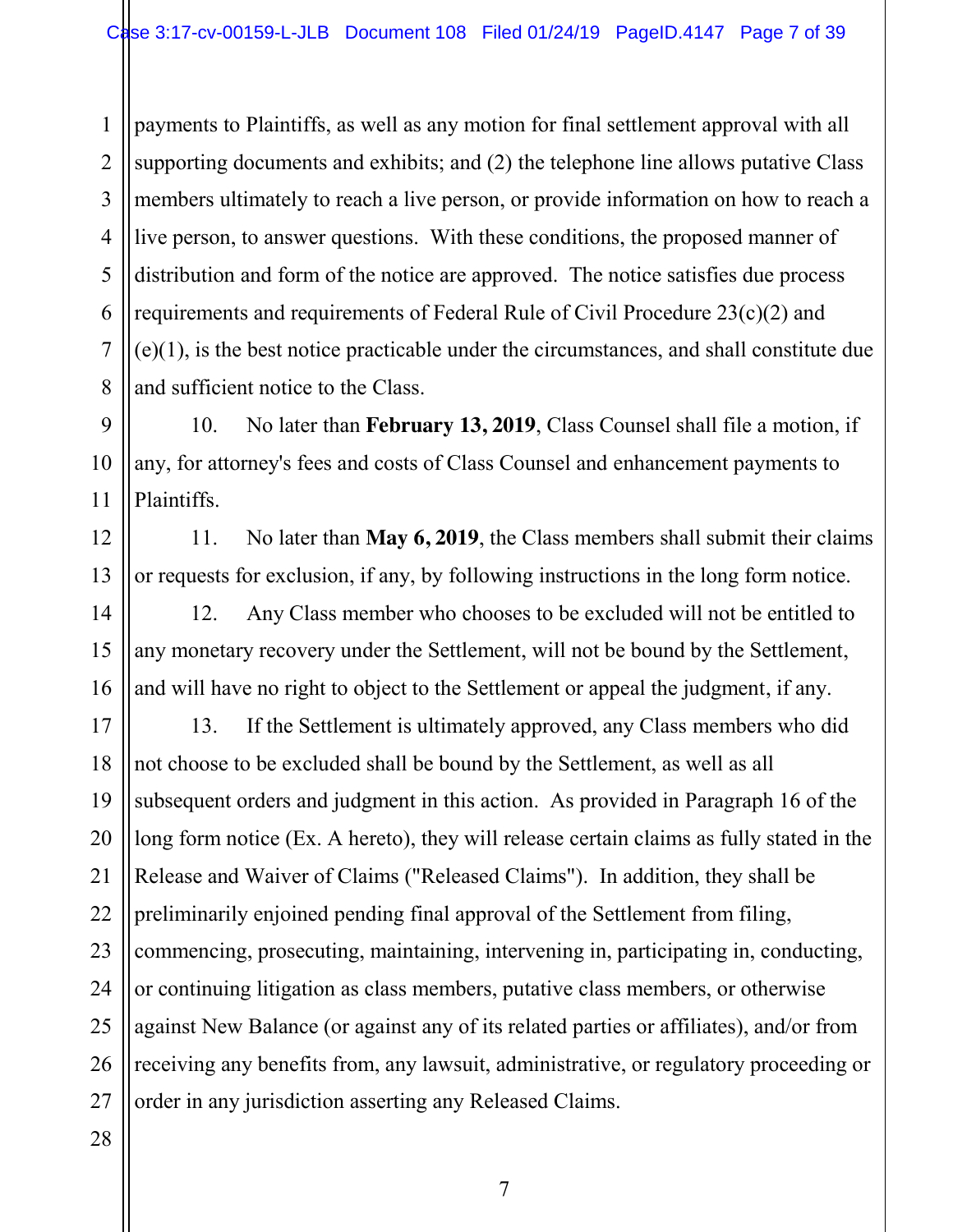1 2 3 4 5 6 7 8 9 10 11 12 13 14. No later than **May 13, 2019**, Plaintiffs shall file their motion for final approval of the Settlement. In addition to the required and customary filings, the motion papers shall include (1) any communications received from any government official in response to notice under 28 U.S.C. § 1715; and (2) the Claim Administrator's affidavit regarding compliance with its duties under the Settlement and this Order. The Claim Administrator's affidavit must include a report as outlined in the Finegan Declaration at Paragraphs 16 through 26, as well as copies of the long form and summary notice, press release, and internet ads used in the Notice dissemination process, the number of putative Class members submitting claims, objections or requests for exclusion (including any untimely or disputed claims, objections and exclusion requests); the number of Class members to whom a payment will be made; calculation on the estimated payment per pair of "Made in USA" Shoes; and the estimated amount of the *cy pres* award, if any.

14 15 16 17 18 19 20 21 15. The final approval hearing is set for **June 10, 2019 at 10:30 a.m.** in Courtroom 5B of the United States District Court for the Southern District of California, located at 221 West Broadway, San Diego, California 92101 ("Hearing"), to determine all necessary matters concerning the Settlement, including whether to grant final certification to this action as a class action for settlement purposes, whether to approve the proposed Settlement as fair, adequate, and reasonable; and whether to grant the motion for attorney's fees and costs of Class Counsel and for enhancement payments to Plaintiffs.

22 23 24 16. Any member of the Class may appear at the Hearing in person or through counsel of his or her own choosing and at own expense. Any member of the Class who does not appear will be represented by Class Counsel.

25 26 27 28 17. Any member of the Class may object to the Settlement ("Objectors"). Objectors may present evidence and/or file briefs, if any, relevant to the issues to be determined by the Court. Objectors are encouraged no later than **May 6, 2019** to comply with the instructions in the long form notice (Ex. A hereto). Any interested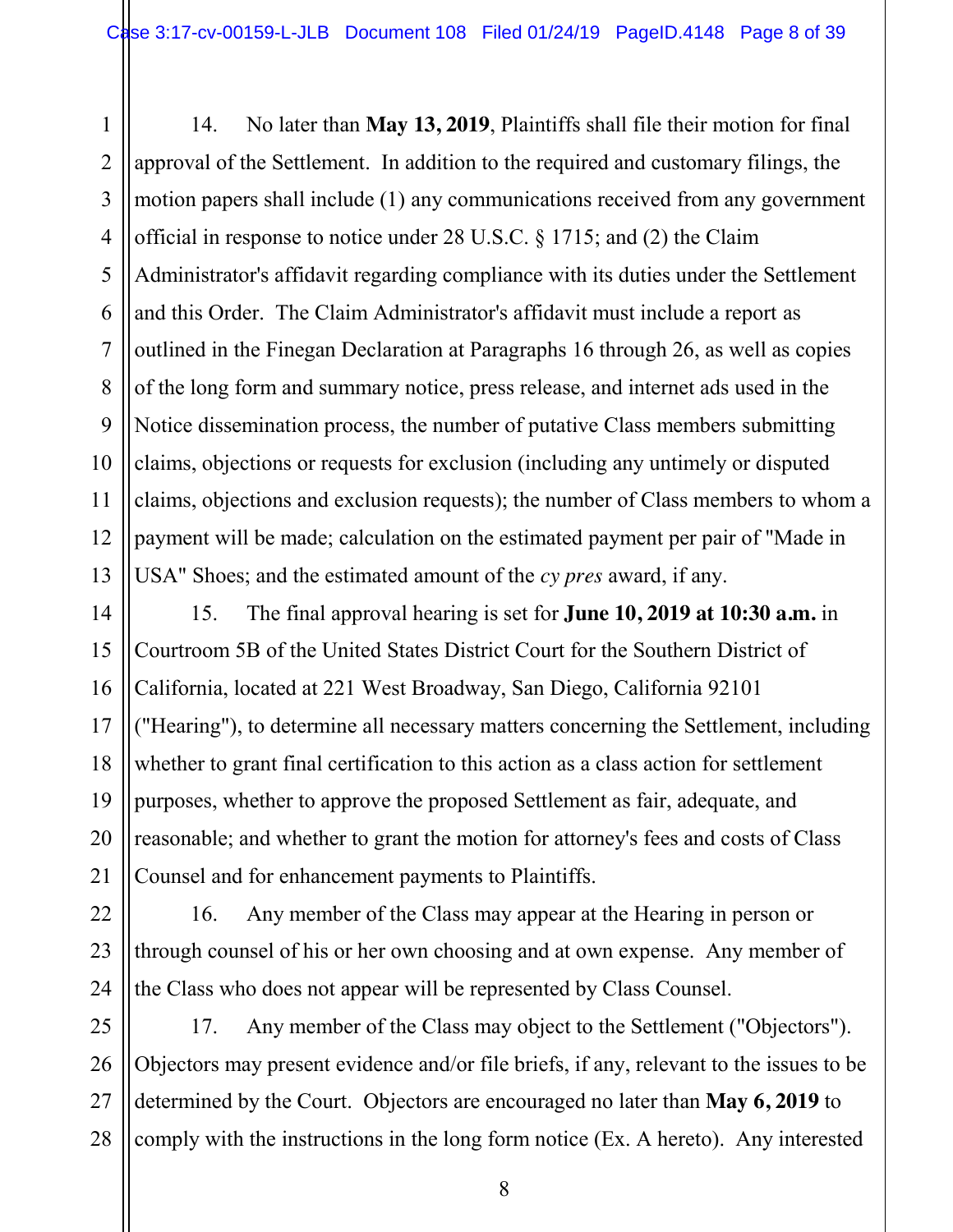1 2 3 4 party may file and serve a reply to objections, which shall not exceed ten (10) pages in length, no later than **May 30, 2019**. If a member of the Class intends to speak at the Hearing, he or she is encouraged no later than **June 3, 2019** to submit to the Settlement Administrator and file with the Court a Notice of Intent to Appear.

18. This Order shall not be construed as an admission, concession, or declaration by or against New Balance of any fault, wrongdoing, breach, or liability. Nor shall the Order be construed or used as an admission, concession, or declaration by or against Plaintiffs or the other Class members that their claims lack merit or that the relief requested is inappropriate, improper, or unavailable, or as a waiver by any party of any defenses or claims he, she, or it may have in this or any other action or proceeding.

19. Any motions for discovery filed by Class members pending final approval of the Settlement shall be directed to Magistrate Judge Jill L. Burkhardt, including any request by the parties to condition their response to a Confidentiality Agreement attached as Exhibit 10 the Settlement.

20. As of the date this Order is signed, all due dates associated with this action are vacated, except for those related to the administration of the Settlement.

21. If the Settlement does not become effective in accordance with its terms, or is not finally approved, or is terminated, canceled or fails to become effective for any reason, this Order may be vacated upon an appropriate motion filed no later than seven calendar days after the triggering event.

22 23 24 22. The Court reserves the right to adjourn or continue the date of the Hearing and all dates provided for in the Settlement without further notice, and may determine the matters on the briefs without a hearing.

25 / / / / / /

26 27

5

6

7

8

9

10

11

12

13

14

15

16

17

18

19

20

21